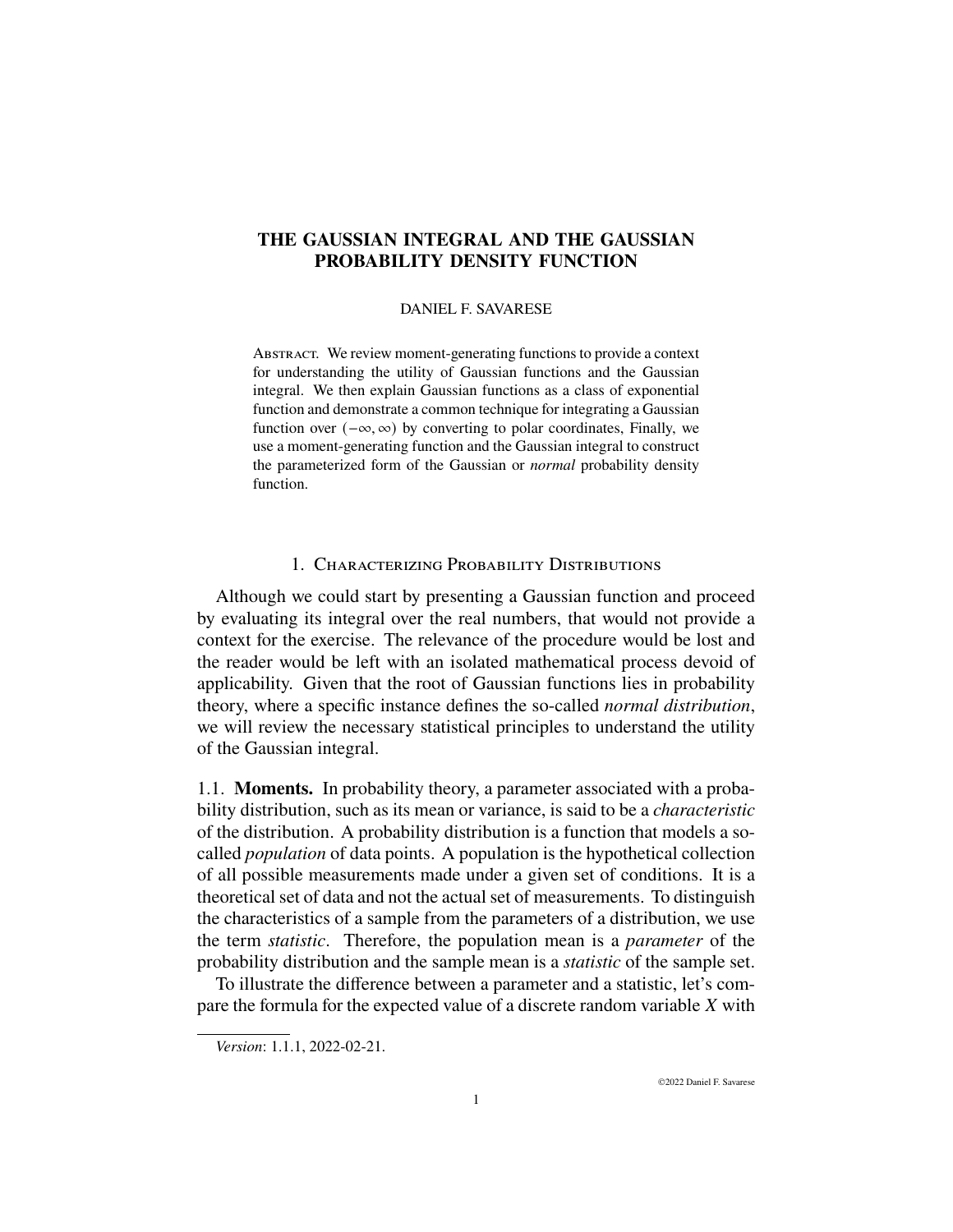probability mass function  $P(x)$ ,

$$
E(X) = \mu_X = \sum_{n=1}^{N} x_n P(x_n),
$$
 (1)

to the formula for the expected value of a continuous random variable  $X$ with probability density function  $P(x)$ ,

$$
E(X) = \mu_X = \int_{-\infty}^{\infty} xP(x) \, \mathrm{d}x. \tag{2}
$$

Equation 1 represents a statistic and may have different values for different sample sets. Equation 2 represents a parameter and has a fixed value. Each is a characteristic of its respective discrete and continuous distribution.

A *moment* is an element of a set of characteristic values that collectively describe the distribution of a random variable, albeit not in a unique manner. Under the right conditions, two random variables with identical moments will have identical probability distributions. That makes it possible to approximate the probability distribution of a random variable using moments.

In the study of statistics, moments fall into two classes: *raw*and *central*. A *raw moment* is computed about the origin and a *central moment* is computed about the mean. Without proof, we state that if  $X$  is a discrete random variable with probability mass function  $P(x)$  and  $g(X)$  is a function of X, then

$$
E(g(X)) = \mu_{g(X)} = \sum_{n=1}^{N} g(x_n) \cdot P(x_n);
$$
 (3)

and if  $X$  is a continuous random variable with probability density function  $P(x)$  and  $g(X)$  is a function of X, then

$$
E(g(X)) = \mu_{g(X)} = \int_{-\infty}^{\infty} g(x) \cdot P(x) \, \mathrm{d}x. \tag{4}
$$

We set  $g(X) = X^k$  to find the raw moments of a probability distribution.

The raw moments of a discrete probability distribution are defined as

$$
E(X^{k}) = \mu'_{k} = \sum_{n=1}^{N} x_{n}^{k} P(x_{n}),
$$
\n(5)

where  $E(X^k)$  is the  $k^{\text{th}}$  moment of discrete random variable X and written as  $\mu'_k$ . Similarly, the raw moments of a continuous probability distribution for a continuous random variable  $X$  are defined as

$$
E(X^{k}) = \mu'_{k} = \int_{-\infty}^{\infty} x^{k} P(x) dx.
$$
 (6)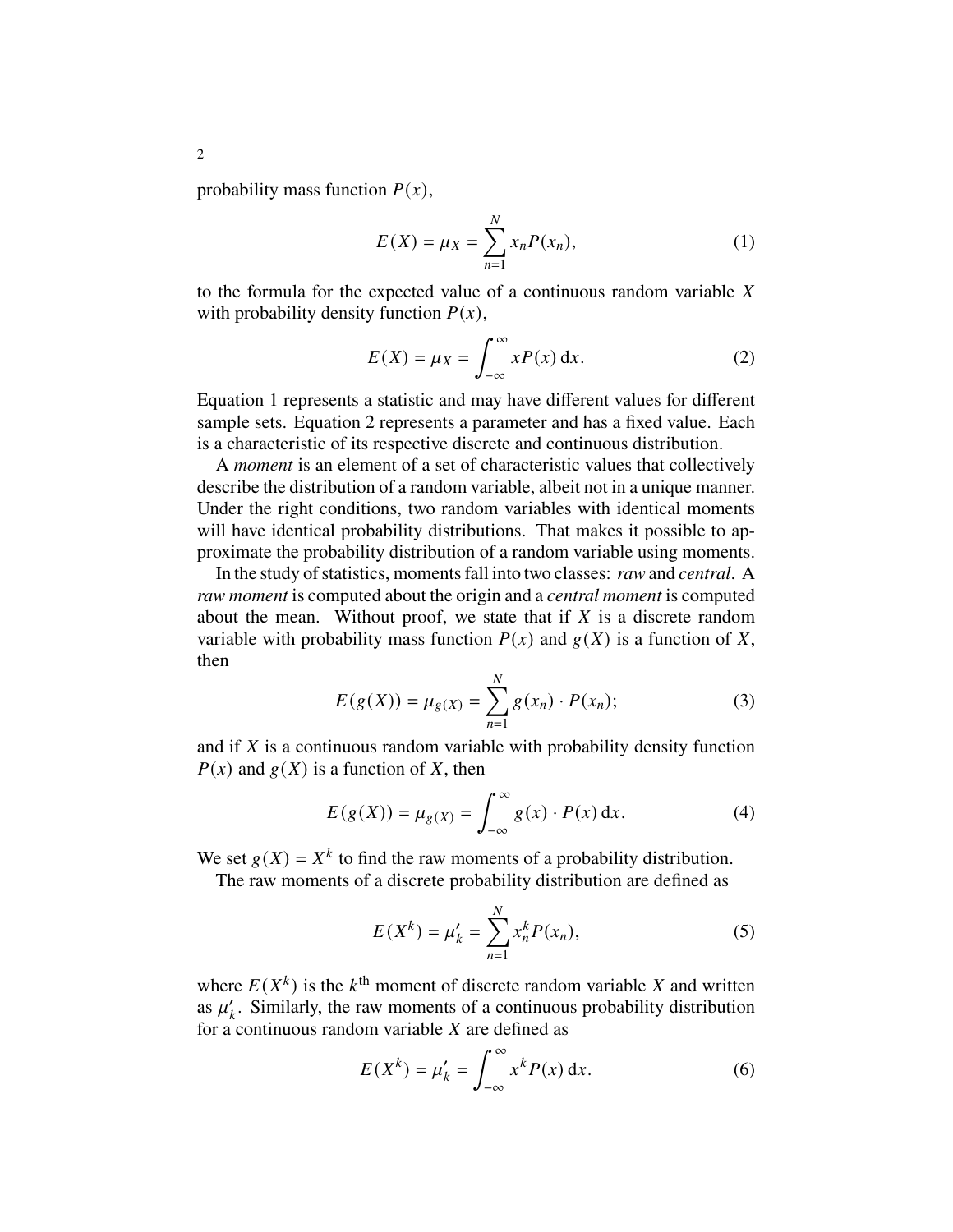The central moments are defined analogously, setting  $g(X) = (X - \mu)^k$ to center the moments about the mean  $\mu$ . The central moments of a discrete random variable are

$$
E([X - \mu]^k) = \mu_k = \sum_{n=1}^{N} (x_n - \mu)^k P(x_n)
$$
 (7)

and for a continuous random variable they are

$$
E([X - \mu]^k) = \mu_k = \int_{-\infty}^{\infty} (x - \mu)^k P(x) \, dx.
$$
 (8)

Note that the first raw moment,  $\mu'_1$  $\eta_1'$ , is equal to the mean,  $\mu$ . The first central moment,  $\mu_1$ , will always equal zero because Equation 8 reduces to  $\mu - \mu = 0$ for  $k = 1$ . The area under the curve to the left of the mean will always be equal to that to the right for a proper probability density function. The second central moment,  $\mu_2$ , is equal to the population variance. Knowing that the population variance,  $\sigma^2$ , of random variable X is  $E(X^2) - E^2(X)$ , the variance can be expressed in terms of raw moments as

$$
\sigma^2 = \mu'_2 - \mu'^2_1.
$$
 (9)

In addition, it is possible to define a set of moments about an arbitrary point, a, in which case you would replace  $\mu$  in Equations 7 and 8 with the point a.

1.2. **Moment-Generating Functions.** Instead of calculating the moments of a probability distribution on an ad hoc basis, we can identify a function from which the moments can be immediately derived. This so-called *moment-generating* function exploits the series expansion of  $e^{tx}$  to create a function that, when successively differentiated at zero, produces the raw moment of a probability distribution corresponding to the level of differentiation. For example, the first derivative at zero produces the first raw moment, the second derivative the second raw moment, and so on. This works by applying Equation 4 to find the expected value of  $e^{tX}$ , using  $g(X) = e^{tX}$  and integrating to yield a moment-generating function,

$$
M(t) = E(e^{tX}) = \int_{-\infty}^{\infty} e^{tx} P(x) dx.
$$
 (10)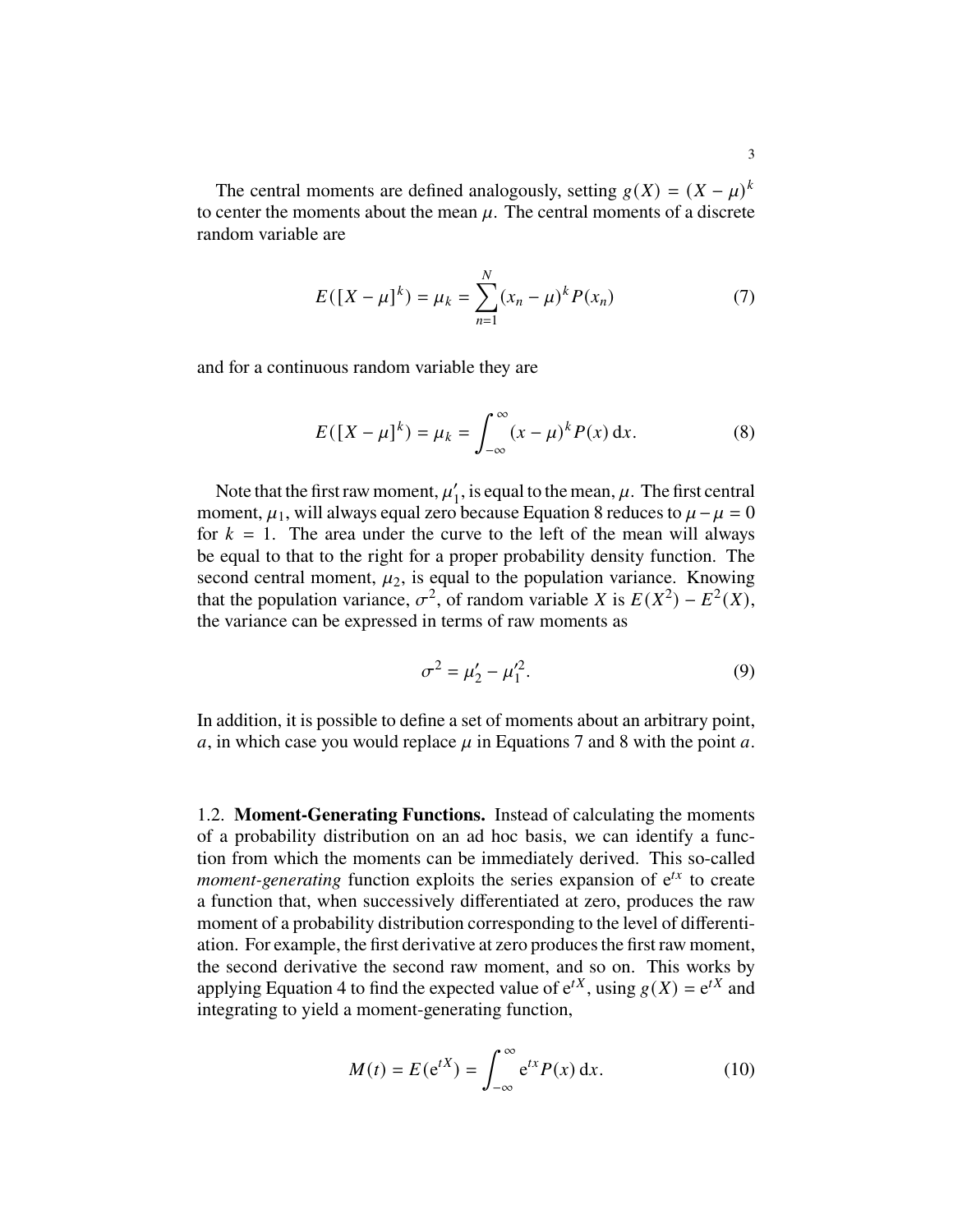Expanding  $e^{tx}$  to its infinite series gives us

4

$$
M(t) = \int_{-\infty}^{\infty} \left( \sum_{n=0}^{\infty} \frac{t^n x^n}{n!} \right) P(x) dx;
$$
  
\n
$$
= \int_{-\infty}^{\infty} (1 + tx + \frac{t^2 x^2}{2!} + \frac{t^3 x^3}{3!} + \cdots) P(x) dx;
$$
  
\n
$$
= \int_{-\infty}^{\infty} P(x) dx + t \int_{-\infty}^{\infty} x P(x) dx + \frac{t^2}{2!} \int_{-\infty}^{\infty} x^2 P(x) dx + \cdots;
$$
  
\n
$$
= 1 + t\mu'_1 + \frac{t^2}{2!} \mu'_2 + \frac{t^3}{3!} \mu'_3 + \cdots.
$$
 (11)

We arrive at Equation 11 by substituting terms using Equation 6.

If we differentiate  $M(t)$  with respect to  $t$  we get

$$
M'(t) = \frac{dM}{dt} = \mu'_1 + \frac{2t}{2!} \mu'_2 + \frac{3t^2}{3!} \mu'_3 + \cdots
$$

Evaluating  $M'(t)$  at  $t = 0$  eliminates all but the first term, yielding

$$
M'(0) = \left. \frac{\mathrm{d}M}{\mathrm{d}t} \right|_{t=0} = \mu'_1.
$$

Taking the second derivative produces

$$
M''(t) = \frac{d^2 M}{dt^2} = \frac{2}{2!} \mu'_2 + \frac{6t}{3!} \mu'_3 + \frac{12t^2}{4!} + \cdots;
$$

and evaluating it at  $t = 0$  results in

$$
M''(0) = \frac{d^2 M}{dt^2}\bigg|_{t=0} = \mu'_2.
$$

It should be apparent that the  $k^{\text{th}}$  derivative evaluated at  $t = 0$  produces the  $k^{\text{th}}$  raw moment according to

$$
\left. \frac{\mathrm{d}^k}{\mathrm{d}t^k} M(t) \right|_{t=0} = \mu'_k \quad \text{where} \quad k > 0. \tag{12}
$$

As with Equation 4, if  $X$  is a continuous random variable with probability density function  $P(x)$  and  $g(X)$  is a function of X, then

$$
M(t) = E(e^{tg(X)}) = \int_{-\infty}^{\infty} e^{tg(x)} P(x) dx.
$$
 (13)

We can use this formulation to find the moment-generating function of  $X - \mu$ by setting  $g(X) = X - \mu$ . This can be useful to derive the variance directly from the second moment instead of using Equation 9. However, we will only be using raw moments.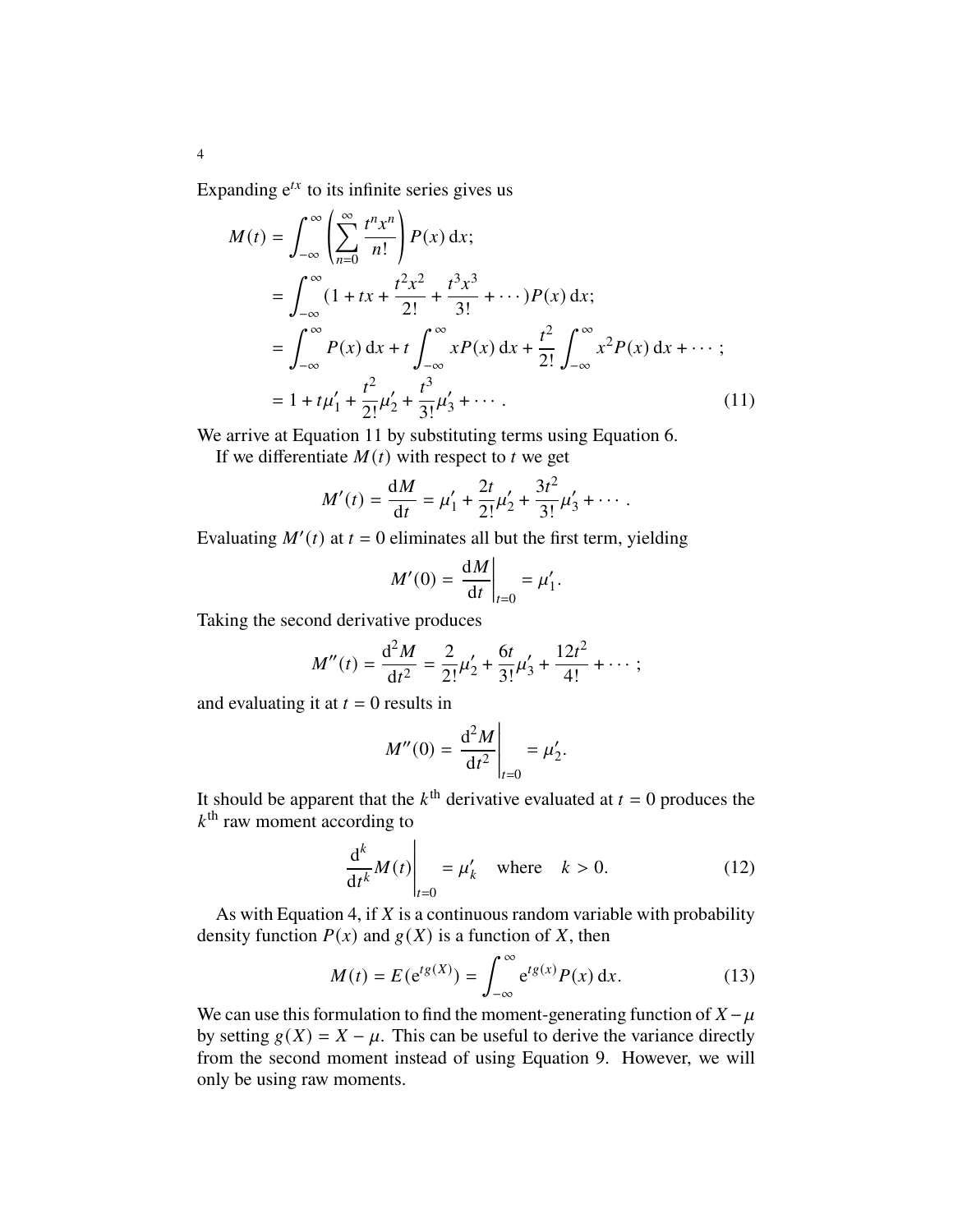1.3. **Uniform Distribution Moments.** So that we can understand how to derive the moment-generating function of the Gaussian distribution in Section 4, we will now work through the example of deriving the momentgenerating function of the uniform probability distribution,

$$
P(x) = \begin{cases} \frac{1}{b-a} & \text{for } a \le x \le b, \\ 0 & \text{for } x < a \quad \text{or } x > b. \end{cases} \tag{14}
$$

Applying Equation 10 to the unifrom probability density function from Equation 14, we have

$$
M(t) = \int_{-\infty}^{\infty} e^{tx} \frac{1}{b-a} dx = \frac{1}{b-a} \int_{a}^{b} e^{tx} dx.
$$

Integrating gives us

$$
M(t) = \frac{1}{b-a} \cdot \frac{e^{tx}}{t} \bigg|_a^b = \frac{1}{b-a} \left( \frac{e^{bt} - e^{at}}{t} \right),
$$

which produces the indeterminate form  $\frac{0}{0}$  at  $t = 0$ , requiring us to apply l'Hôpital's rule as follows:

$$
\lim_{t \to 0} \frac{1}{b-a} \left( \frac{e^{bt} - e^{at}}{t} \right) = \lim_{t \to 0} \frac{be^{bt} - ae^{at}}{b-a} = \frac{b-a}{b-a} = 1.
$$

This gives us the complete moment-generating function for the uniform probability distribution,

$$
M(t) = \begin{cases} \frac{e^{bt} - e^{at}}{(b-a)t} & \text{for } t \neq 0, \\ 1 & \text{for } t = 0. \end{cases}
$$
 (15)

We can now find the first raw moment of the uniform probability distribution by finding the first derivative with respect to  $t$  of its moment-generating function. Using the sum and product rules, we get

$$
M'(t) = \frac{d}{dt}M(t) = \frac{1}{b-a} \left( \frac{d}{dt} \frac{e^{bt}}{t} - \frac{d}{dt} \frac{e^{at}}{t} \right);
$$
  

$$
= \frac{1}{b-a} \left( \frac{be^{bt}}{t} - \frac{e^{bt}}{t^2} - \frac{ae^{at}}{t} + \frac{e^{at}}{t^2} \right);
$$
  

$$
= \frac{1}{b-a} \left( \frac{be^{bt} - ae^{at}}{t} + \frac{e^{at} - e^{bt}}{t^2} \right).
$$

The resulting function is indeterminate at  $t = 0$ , requiring us to rewrite it to produce a result of the form  $\frac{0}{0}$ , allowing us to apply l'Hôpital's rule as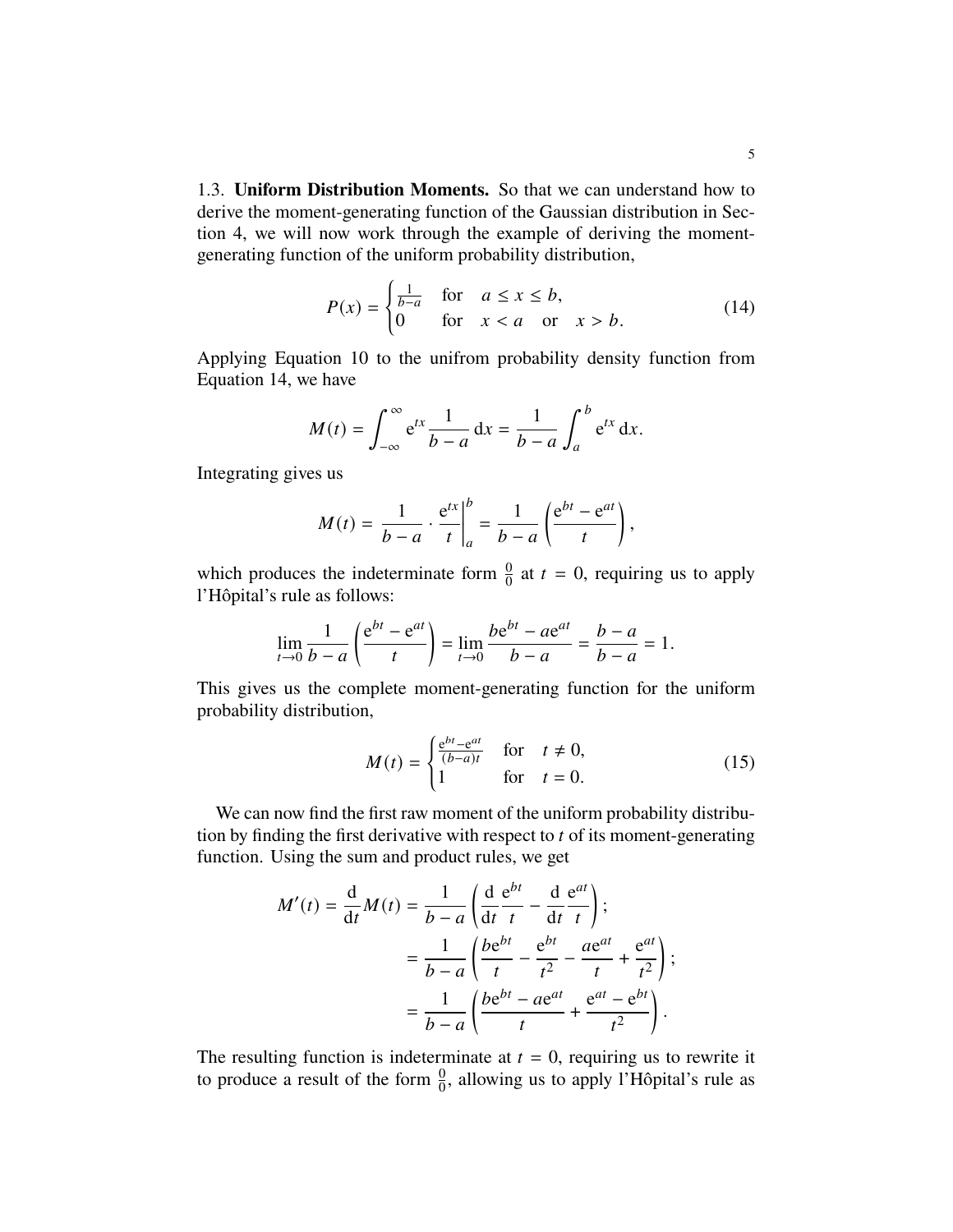follows:

$$
\frac{d}{dt}M(t)\Big|_{t=0} = \lim_{t \to 0} \frac{1}{b-a} \left( \frac{bte^{bt} - ate^{at} + e^{at} - e^{bt}}{t^2} \right);
$$
\n
$$
= \frac{1}{b-a} \lim_{t \to 0} \frac{b^2te^{bt} + be^{bt} - a^2te^{at} - ae^{at} + ae^{at} - be^{bt}}{2t};
$$
\n
$$
= \frac{1}{b-a} \lim_{t \to 0} \frac{b^2te^{bt} - a^2te^{at}}{2t};
$$
\n
$$
= \frac{1}{b-a} \lim_{t \to 0} \frac{b^2e^{bt} - a^2e^{at}}{2};
$$
\n
$$
= \frac{1}{b-a} \cdot \frac{b^2 - a^2}{2} = \frac{b+a}{2}.
$$

Swapping the terms from the last result, the first raw moment of the uniform probability distribution is

$$
M'(0) = \mu'_1 = \frac{a+b}{2}.
$$
 (16)

We can verify the first raw moment is correct by using Equation 2 to find the mean,

$$
\mu = \int_{-\infty}^{\infty} x \cdot \frac{1}{b-a} dx;
$$
  
= 
$$
\frac{1}{b-a} \int_{a}^{b} x dx;
$$
  
= 
$$
\frac{1}{b-a} \cdot \frac{x^2}{2} \Big|_{a}^{b};
$$
  
= 
$$
\frac{1}{b-a} \cdot \frac{b^2 - a^2}{2} = \frac{a+b}{2}.
$$

As a final exercise, let's derive the second raw moment of the uniform probability distribution. Differentiating the first derivative from before, we find the second derivative is

$$
M''(t) = \frac{1}{b-a} \left( \frac{b^2 e^{bt} - a^2 e^{at}}{t} - \frac{be^{bt} - ae^{at}}{t^2} + \frac{ae^{at} - be^{bt}}{t^2} - 2 \left( \frac{e^{at} - e^{bt}}{t^3} \right) \right).
$$

Again, we have a function that cannot be readily evaluated at  $t = 0$ . As before, we restructure it to allow the application of l'Hôpital's rule, giving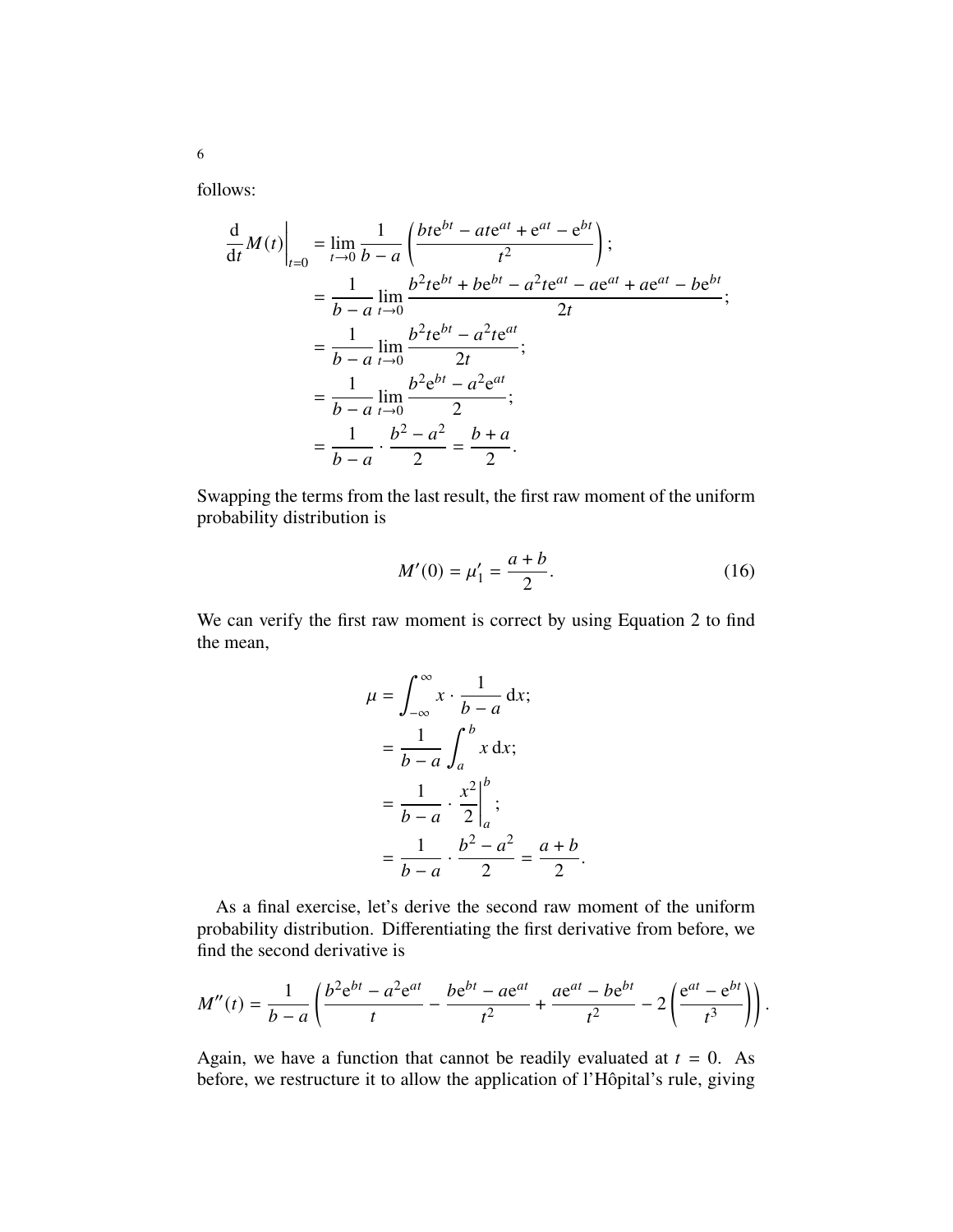$$
\frac{d^{2}}{dt^{2}}M(t)\Big|_{t=0} = \frac{1}{b-a} \lim_{t\to 0} \left(\frac{t^{2}(b^{2}e^{bt}-a^{2}e^{at})}{t^{3}} - \frac{t(be^{bt}-ae^{at})}{t^{3}}\right)
$$
\n
$$
+ \frac{t(ae^{at}-be^{bt})}{t^{3}} - \frac{2(e^{at}-e^{bt})}{t^{3}}\right);
$$
\n
$$
= \frac{1}{b-a} \lim_{t\to 0} \frac{t^{2}(b^{2}e^{bt}-a^{2}e^{at}) + 2t(ae^{at}-be^{bt}) + 2(e^{bt}-e^{at})}{t^{3}};
$$
\n
$$
= \frac{1}{b-a} \lim_{t\to 0} \left(\frac{t^{2}(b^{3}e^{bt}-a^{3}e^{at})}{3t^{2}} + \frac{2t(b^{2}e^{bt}-a^{2}e^{at}) + 2t(a^{2}e^{at}-b^{2}e^{bt})}{3t^{2}}\right);
$$
\n
$$
+ \frac{2(ae^{at}-be^{bt}) + 2(be^{bt}-ae^{at})}{3t^{2}};
$$
\n
$$
= \frac{1}{b-a} \lim_{t\to 0} \frac{(b^{3}e^{bt}-a^{3}e^{at})}{3};
$$
\n
$$
= \frac{b^{3}-a^{3}}{3(b-a)} = \frac{a^{2}+ab+b^{2}}{3}.
$$

Using Equation 9, we can formulate the variance of the uniform probability distribution as

$$
\sigma^2 = \frac{a^2 + ab + b^2}{3} - \left(\frac{a+b}{2}\right)^2;
$$
  
= 
$$
\frac{4a^2 + 4ab + 4b^2 - 3a^2 - 6ab - 3b^2}{12};
$$
  
= 
$$
\frac{a^2 - 2ab + b^2}{12} = \frac{b^2 - 2ab + a^2}{12};
$$
  
= 
$$
\frac{(b-a)^2}{12}.
$$
 (17)

### 2. Gaussian Functions

Mathematics literature uses the term *Gaussian function* either narrowly using it exclusively to refer to the Gaussian probability density function—or broadly—using it to refer to a class of exponential functions. We will use the term in its broad sense, starting with the simplest instance,  $f(x) = e^{-x^2}$ , before examining more complex forms. Unfortunately, the author has failed to ascertain the historical origin of Gaussian functions and how their earliest applications eventually led to the identification of the Gaussian probability

us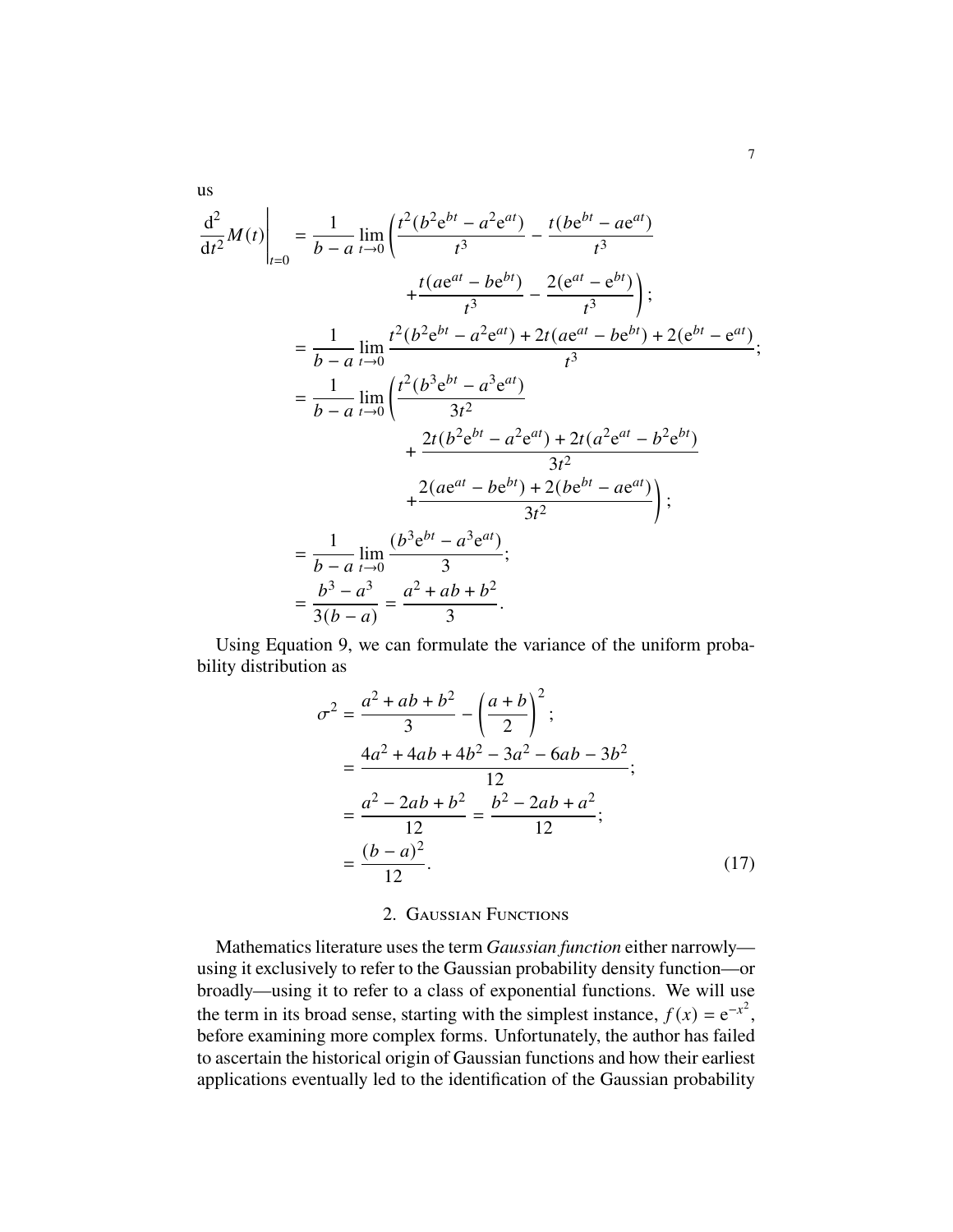density function. Therefore, we will present a pedagogical analysis of how starting from  $f(x) = e^{-x^2}$  eventually leads to the Gaussian probability density function.

Generally speaking, a Gaussian function is a function whose natural logarithm is a concave quadratic function. A quadratic function is concave if its second derivative is negative. In essence, it is a downward-growing parabola as in Figure 1. Therefore, we can define a Gaussian function as



FIGURE 1. A concave quadratic function.

having the form  $f(x) = ae^{-bx^2+cx+d}$ , where *b* is positive in order to ensure the second derivative of the quadratic function is negative. To simplify our discussion, we restrict our scrutiny to quadratic functions of the form  $-a(x - b)^2$ , giving  $f(x) = ae^{-b(x-c)^2}$  as our model Gaussian function. The simplest Gaussian function we can construct sets  $a = 1$ ,  $b = 1$ , and  $c = 0$ , leaving us with  $f(x) = e^{-x^2}$ . We plot this function in Figure 2 and show how it varies by changing the function parameters.

Starting with  $f(x) = e^{-x^2}$ , we can visually note it is an *even function*, meaning that  $f(x) = f(-x)$ . This property means the function is symmetric about the y-axis. More generally, all Gaussian functions are symmetric about their midpoints, with the area under the curve to the left of the midpoint being equal to the area under the curve to the right of the midpoint. We will exploit this property in Section 3 to compute half of the Gaussian integral.

The midpoint of the function can be shifted by changing the value of  $c$ , as done in the plot of  $f(x) = e^{-(x-2)^2}$  in Figure 2. Notice that the midpoint is shifted by an amount equal to c, shifting in the positive x direction when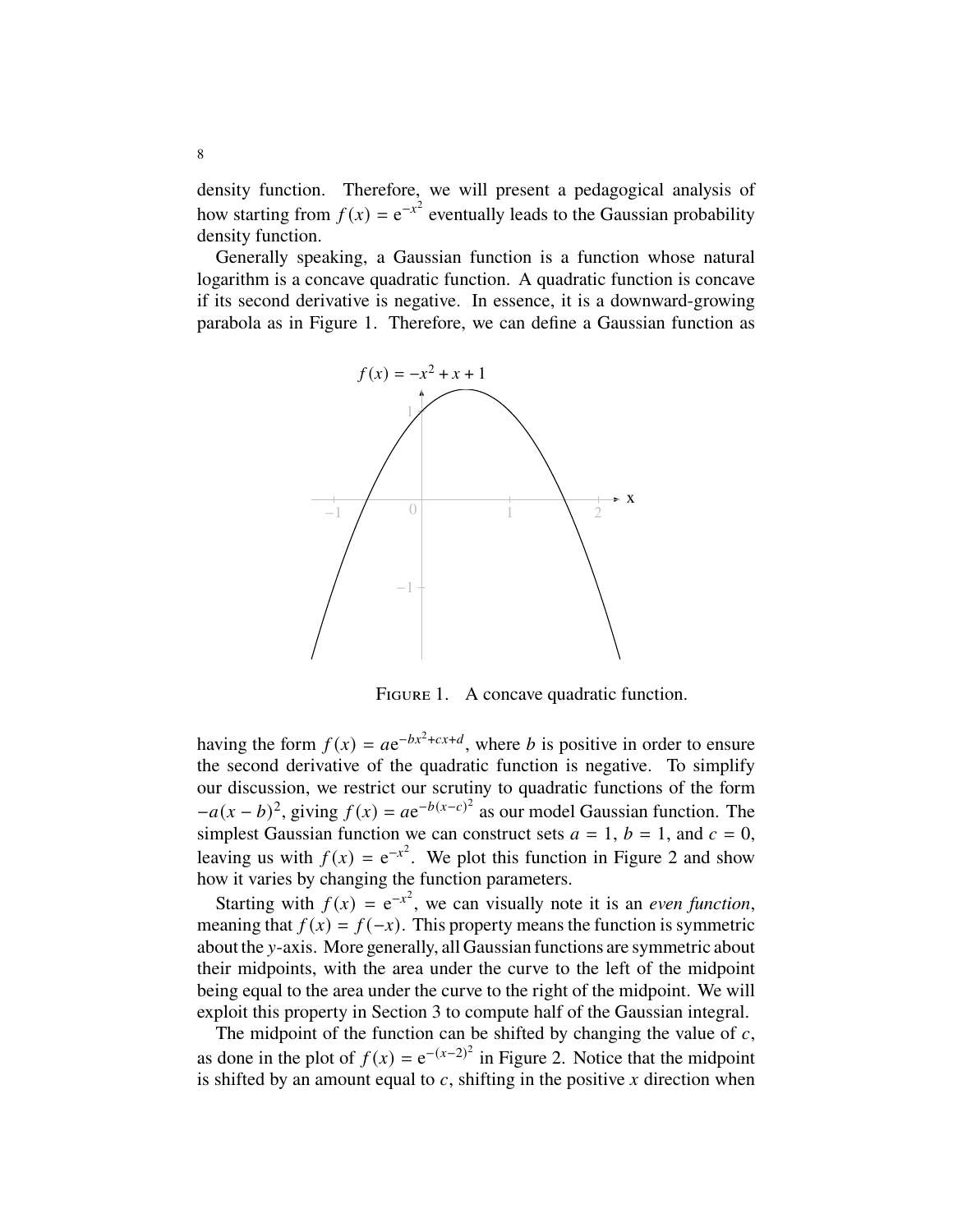

FIGURE 2. The Gaussian function,  $f(x) = e^{-x^2}$ , can be stretched, widened or narrowed, and shifted by changing  $a$ , *b*, and *c* in  $f(x) = ae^{-b(x-c)^2}$ .

 $\tilde{c}$  is positive and in the negative  $\tilde{x}$  direction when  $\tilde{c}$  is negative. Changing the value of  $b$  expands or contracts the width of the curve. A value greater than one narrows the curve and a value less than one and greater than zero widens the curve, as in the plot of  $f(x) = e^{-x^2/4}$ . Notice how the base of the curve expands by an amount equal to  $\frac{1}{b}$ . The function can be stretched upward or downward by multiplying it by a constant, as in the plot of  $f(x) = 2e^{-x^2}$  where we see that the maximum of the function changes by a factor of a. The same effect can be achieved by adding a constant  $k$  to the quadratic term, as in the plot of  $f(x) = e^{-x^2+1}$ , where  $k = 1$ . But that is equivalent to multiplication by  $e^k$ , which is one reason we chose not to use a general quadratic form for the exponent (another is that it simplifies integration by substitution as we will see in Section 4). It should be clear that  $e \cdot e^{-x^2} = e^{-x^2+1}$  and  $2e^{-x^2} = e^{\ln 2} \cdot e^{-x^2} = e^{-x^2+\ln 2}$ , making an additive term redundant when parameterizing the function and studying the effects of changing parameter values. In Section 4, we will see that parameters  $a$ ,  $b$ , and  $c$  posses special meanings with respect to the Gaussian probability distribution.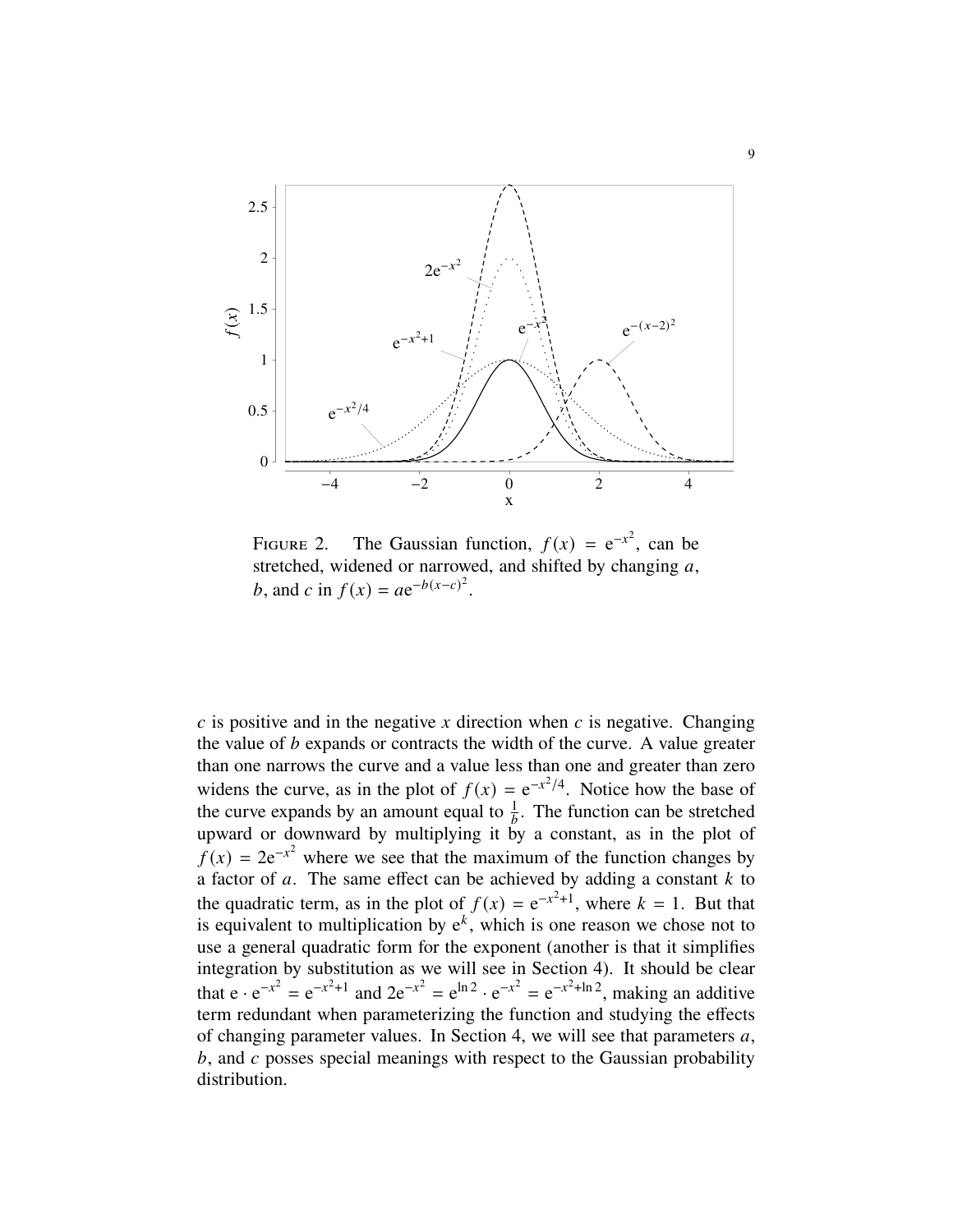## 3. The Gaussian Integral

Recognizing that  $f(x) = e^{-x^2}$  ranges in value from 0 to 1, suppose we wanted to use a Gaussian function as a probability density function. Our first step would be to ensure that the integral over  $(-\infty, \infty)$  is equal to 1. We would have to integrate the function to determine the area,  $A$ , under the curve. If  $A \neq 1$ , we would normalize the function to  $\frac{1}{A}f(x)$  so that its integral over  $(-\infty, \infty)$  equaled 1. We will, in fact, do all of this while deriving the Gaussian probability density function. However, embarking on this journey requires evaluating the Gaussian integral, for which we must first take a brief detour.

Solving problems in mathematics often requires what could be called *tricks*; like when we restructured the derivatives in Section 1.3 so we could apply l'Hôpital's rule. The Gaussian integral can be solved in various ways, all of which require some trickery. We will be using two tricks, the first of which is based on the seemingly trivial identity  $x = \sqrt{x^2}$ , allowing us to observe that

$$
\int_{a}^{b} f'(x) dx = \left( \int_{a}^{b} f'(x) dx \cdot \int_{a}^{b} f'(x) dx \right)^{\frac{1}{2}}
$$
(18)

implies

$$
f(b) - f(a) = \sqrt{(f(b) - f(a))^2}.
$$
 (19)

The second trick we will use is to convert from Cartesian to polar coordinates, for which the reader will have to refer to a calculus textbook if the process is unclear.

We wish to evaluate the improper integral

$$
\int_{-\infty}^{\infty} e^{-x^2} dx
$$

to see if the integrand can be adapted for use as a probability density function. We cannot evaluate the integral based on an existing indefinite integral because the integrand has no elementary indefinite integral. To evaluate the improper integral will depend exactly on its improper nature, integrating from negative to positive infinity. First, we apply Equation 18 to rewrite the integral as

$$
\int_{-\infty}^{\infty} e^{-x^2} dx = \left( \int_{-\infty}^{\infty} e^{-x^2} dx \cdot \int_{-\infty}^{\infty} e^{-x^2} dx \right)^{\frac{1}{2}}.
$$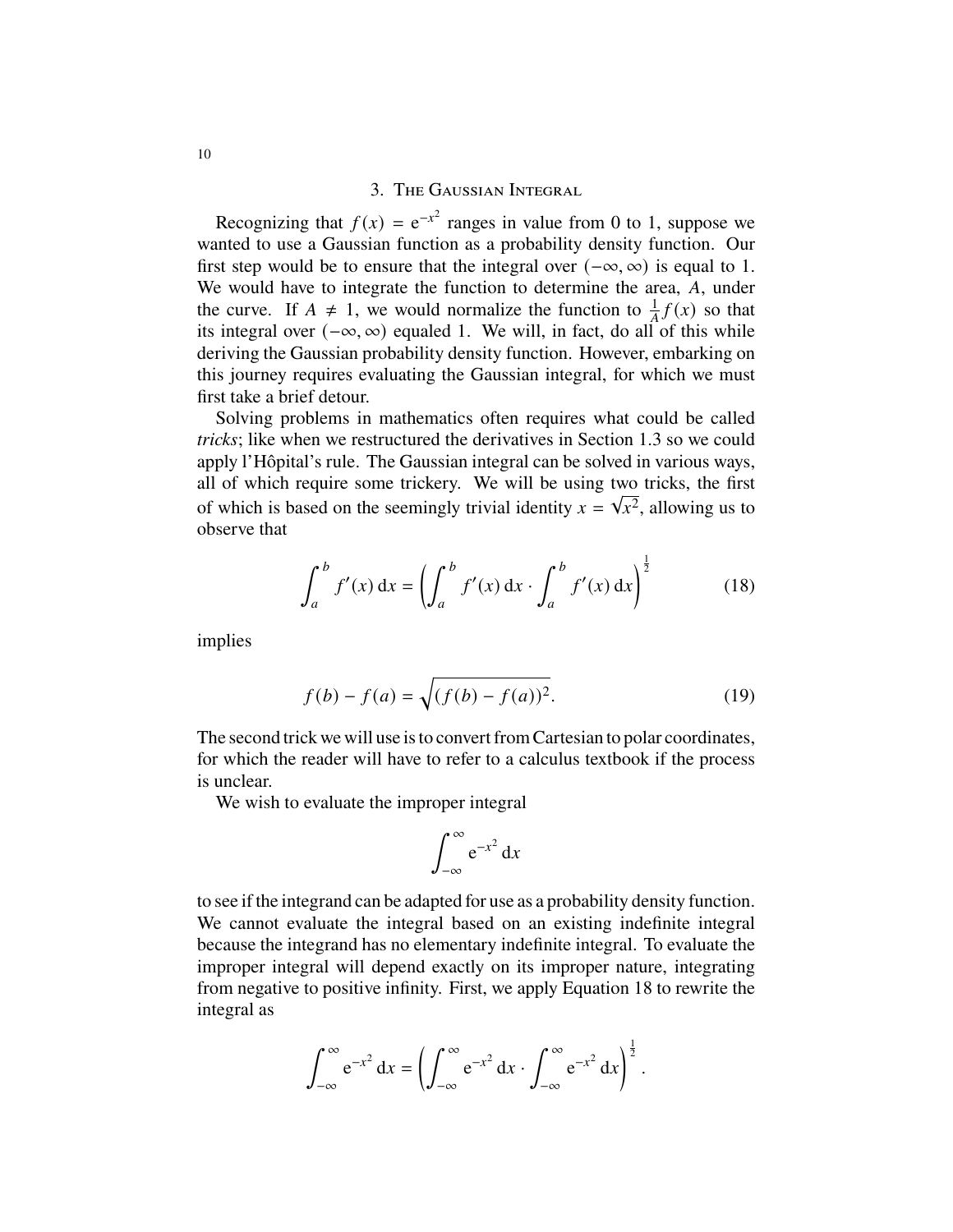Next, we replace one of the  $x$  dummy variables with another dummy variable, , allowing us to rewrite the integral as the following double integral:

$$
\left(\int_{-\infty}^{\infty} e^{-x^2} dx \cdot \int_{-\infty}^{\infty} e^{-x^2} dx\right)^{\frac{1}{2}} = \left(\int_{-\infty}^{\infty} e^{-x^2} dx \cdot \int_{-\infty}^{\infty} e^{-y^2} dy\right)^{\frac{1}{2}};
$$

$$
= \left(\int_{-\infty}^{\infty} \int_{-\infty}^{\infty} e^{-(x^2+y^2)} dx dy\right)^{\frac{1}{2}}.
$$

For clarity, we'll set aside the square root until the end and evaluate the double integral by converting to polar coordinates as follows:

$$
\int_{-\infty}^{\infty} \int_{-\infty}^{\infty} e^{-(x^2 + y^2)} dx dy = \int_{0}^{2\pi} \int_{0}^{\infty} e^{-r^2} dr d\theta;
$$
  

$$
= \int_{0}^{2\pi} -\frac{1}{2} e^{-r^2} \Big|_{0}^{\infty} d\theta;
$$
  

$$
= \int_{0}^{2\pi} \frac{1}{2} d\theta;
$$
  

$$
= \frac{1}{2} \theta \Big|_{0}^{2\pi};
$$
  

$$
= \pi.
$$

Now we can apply the square root to arrive at our final result,

$$
\int_{-\infty}^{\infty} e^{-x^2} dx = \sqrt{\pi}.
$$
 (20)

The various transformations we performed were possible because  $f(x) =$  $e^{-x^2}$  is a continuous function. As noted in Section 2,  $f(x) = f(-x)$  holds true for a Gaussian function. That allows us to infer that

$$
\int_0^\infty e^{-x^2} dx = \frac{\sqrt{\pi}}{2}.
$$
 (21)

More formally, if  $f(x)$  is continuous on the interval  $(-\infty, \infty)$  containing point  $a$  then

$$
\int_{-\infty}^{\infty} f(x) dx = \int_{-\infty}^{a} f(x) dx + \int_{a}^{\infty} f(x) dx.
$$

This property of improper integrals allows us to write

$$
\int_{-\infty}^{\infty} e^{-x^2} dx = \int_{-\infty}^{0} e^{-x^2} dx + \int_{0}^{\infty} e^{-x^2} dx.
$$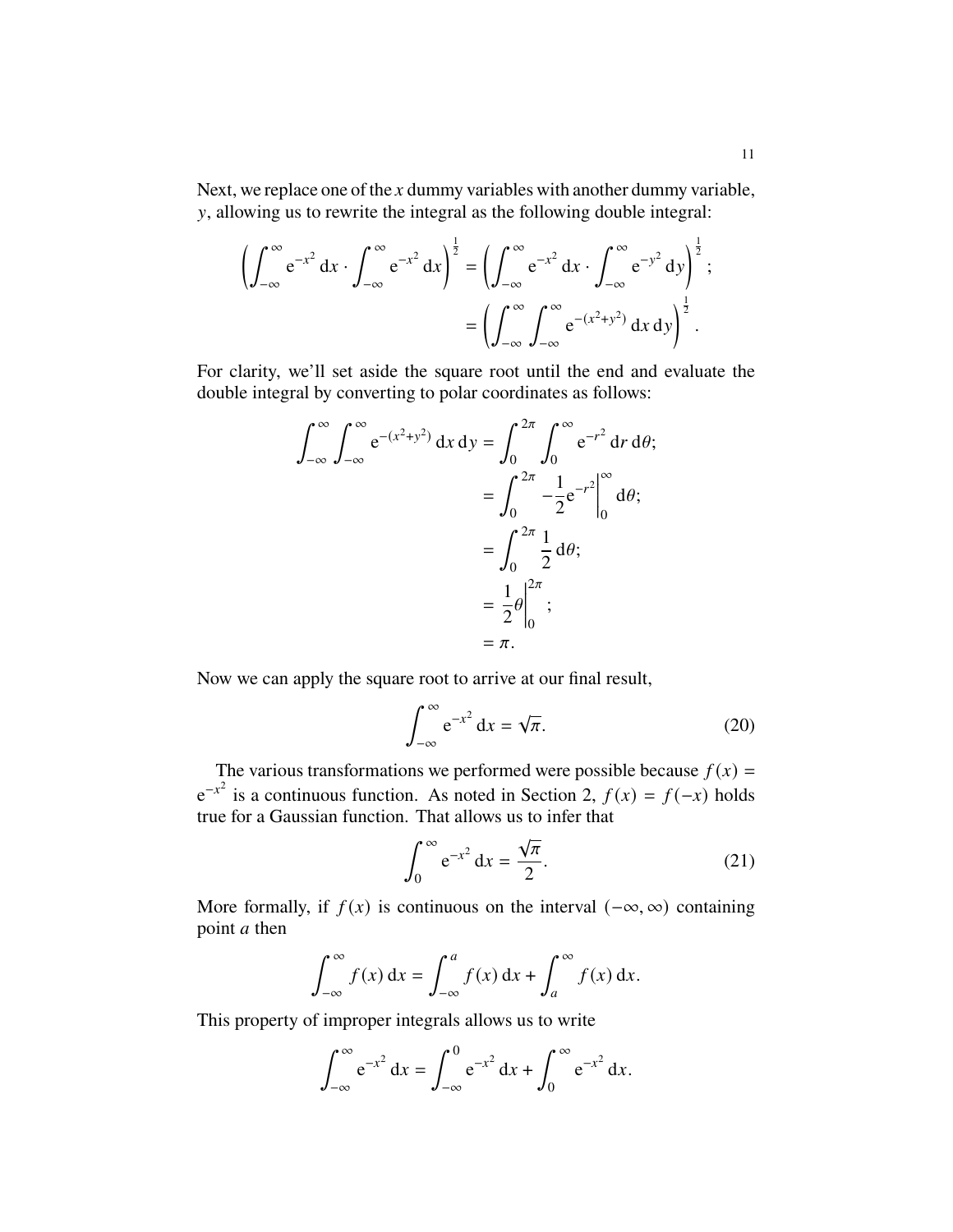Observing that  $f(x) = f(-x)$  gives us

$$
\int_{-\infty}^{0} e^{-x^2} dx = \int_{0}^{\infty} e^{-x^2} dx; \n\int_{-\infty}^{\infty} e^{-x^2} dx = 2 \int_{0}^{\infty} e^{-x^2} dx; \n\int_{0}^{\infty} e^{-x^2} dx = \frac{1}{2} \int_{-\infty}^{\infty} e^{-x^2} dx; \n\int_{0}^{\infty} e^{-x^2} dx = \frac{\sqrt{\pi}}{2}.
$$

# 4. The Gaussian Probability Density Function

Having evaluated the most basic Gaussian integral as  $\sqrt{\pi}$ , we can start to build a probability density function derived from the simplest Gaussian function,  $f(x) = e^{-x^2}$ , normalizing it to  $f(x) = \frac{1}{\sqrt{\pi}} e^{-x^2}$  so that its integral over (−∞, ∞) evaluates to 1. To investigate whether this is a useful construction, we can derive its moment-generating function and first two raw moments. Using Equation 10, we have

$$
M(t) = \frac{1}{\sqrt{\pi}} \int_{-\infty}^{\infty} e^{tx} e^{-x^2} dx;
$$
  
\n
$$
= \frac{1}{\sqrt{\pi}} \int_{-\infty}^{\infty} e^{-(x^2 - tx)} dx;
$$
  
\n
$$
= \frac{1}{\sqrt{\pi}} \int_{-\infty}^{\infty} e^{-(x^2 - tx)} dx \cdot \frac{e^{-t^2/4}}{e^{-t^2/4}};
$$
  
\n
$$
= \frac{e^{t^2/4}}{\sqrt{\pi}} \int_{-\infty}^{\infty} e^{-(x^2 - tx + t^2/4)} dx;
$$
  
\n
$$
= \frac{e^{t^2/4}}{\sqrt{\pi}} \int_{-\infty}^{\infty} e^{-(x - t/2)^2} dx.
$$

Using  $u = x - \frac{t}{2}$  $\frac{t}{2}$  and  $du = 1 \cdot dx$ , we find

$$
M(t) = \frac{e^{t^2/4}}{\sqrt{\pi}} \int_{-\infty}^{\infty} e^{-u^2} du;
$$
  
= 
$$
\frac{e^{t^2/4}}{\sqrt{\pi}} \cdot \sqrt{\pi};
$$
  
= 
$$
e^{t^2/4}.
$$

Note that we used Equation 20 to evaluate  $\int_{-\infty}^{\infty} e^{-(x-t/2)^2} dx$  via substitution.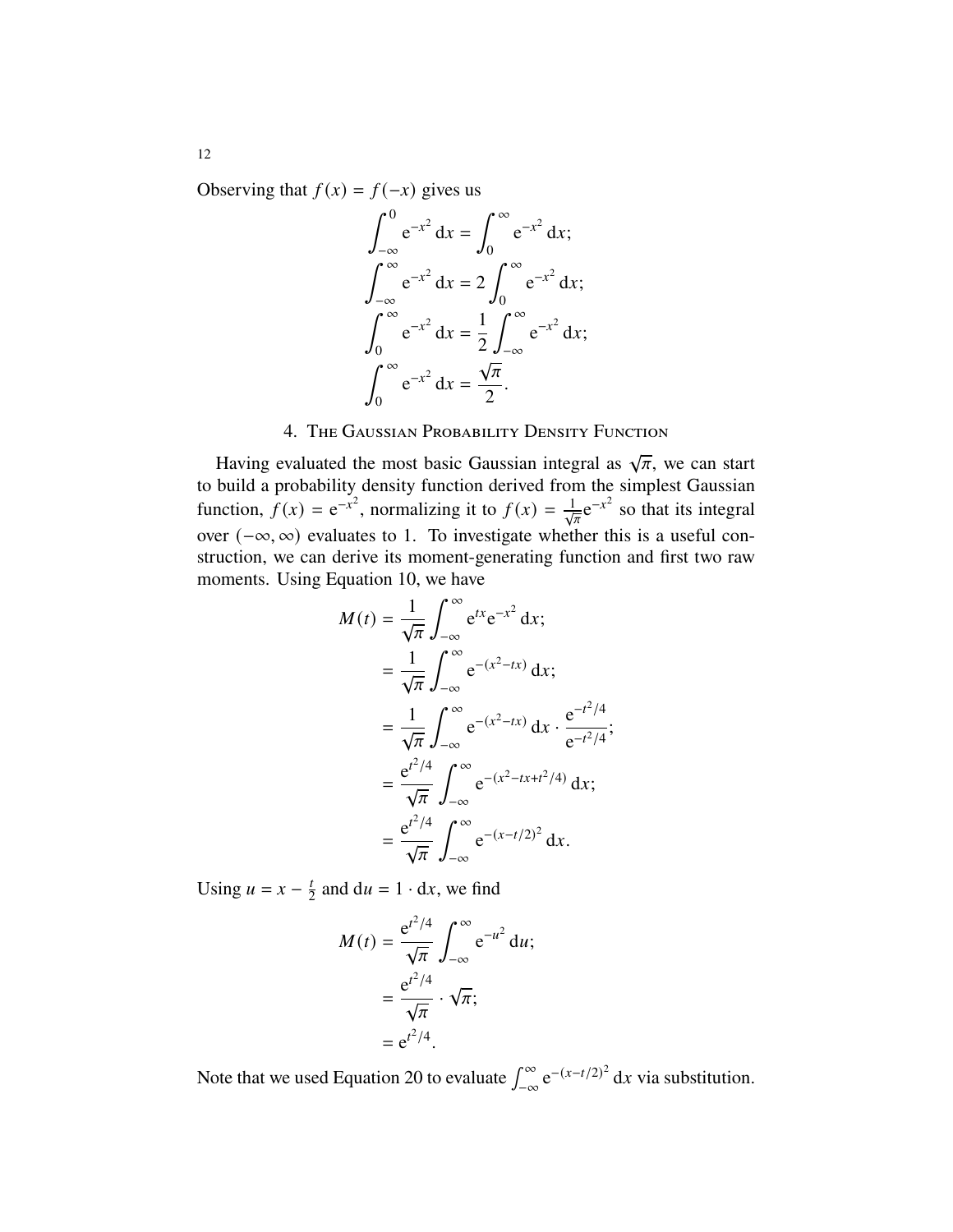We now use Equation 12 to find the first two raw moments. The first raw moment is

$$
\frac{d}{dt}M(t)\Big|_{t=0} = \mu'_1 = \lim_{t \to 0} \frac{d}{dt} e^{t^2/4} = \lim_{t \to 0} \frac{t}{2} e^{t^2/4} = 0.
$$

A mean of 0 is exactly what we would expect for a probability density function centered about the origin. The second raw moment is

$$
\left. \frac{d^2}{dt^2} M(t) \right|_{t=0} = \mu'_2 = \lim_{t \to 0} \frac{d^2}{dt^2} e^{t^2/4} = \lim_{t \to 0} \left( \frac{1}{2} e^{t^2/4} + \frac{t^2}{4} e^{t^2/4} \right) = \frac{1}{2},
$$

giving us a variance of

$$
\sigma^2 = \mu'_2 - \mu'^2_1 = \frac{1}{2} - 0 = \frac{1}{2}
$$

after using Equation 9.

The values of the raw moments we found are constants that don't really help us toward formulating a general Gaussian probability density function. But they do give us clues about how such a function might be formulated. In Section 2, we saw how the center of a Gaussian function could be shifted by changing the value of the parameter c in  $f(x) = ae^{-b(x-c)^2}$ . We now have a clue that  $c$  is the mean of the distribution because it lies at the midpoint about which the function has symmetric areas. The parameter  $b$  may be related in some way to the variance, given how it affects the width of the curve. The parameter  $a$  must be a normalizing constant. To test our theory, we can hold these parameters constant, with  $b$  being positive, and try to find a moment-generating function parameterized in terms of  $a, b$ , and  $c$ .

We already know that  $c$  does not affect the area under the curve. Therefore we will ignore it and evaluate the integral of  $f(x) = ae^{-bx^2}$  over  $(-\infty, \infty)$ to find a value of  $a$  dependent on  $b$  that normalizes the function. That will enable us to find a moment-generating function for the function including  $c$ using substitution as we did earlier. Using our earlier work, we can readily evaluate the integral as follows:

$$
\int_{-\infty}^{\infty} a e^{-bx^2} dx = a \int_{-\infty}^{\infty} \frac{e^{-u^2}}{\sqrt{b}} du
$$

where  $u =$ √  $\overline{b}x$  and  $du =$ √  $\overline{b}$  dx. Substituting Equation 20, we get

$$
\frac{a}{\sqrt{b}}\int_{-\infty}^{\infty}e^{-u^2} du = \frac{a}{\sqrt{b}}\cdot\sqrt{\pi} = a\sqrt{\frac{\pi}{b}}.
$$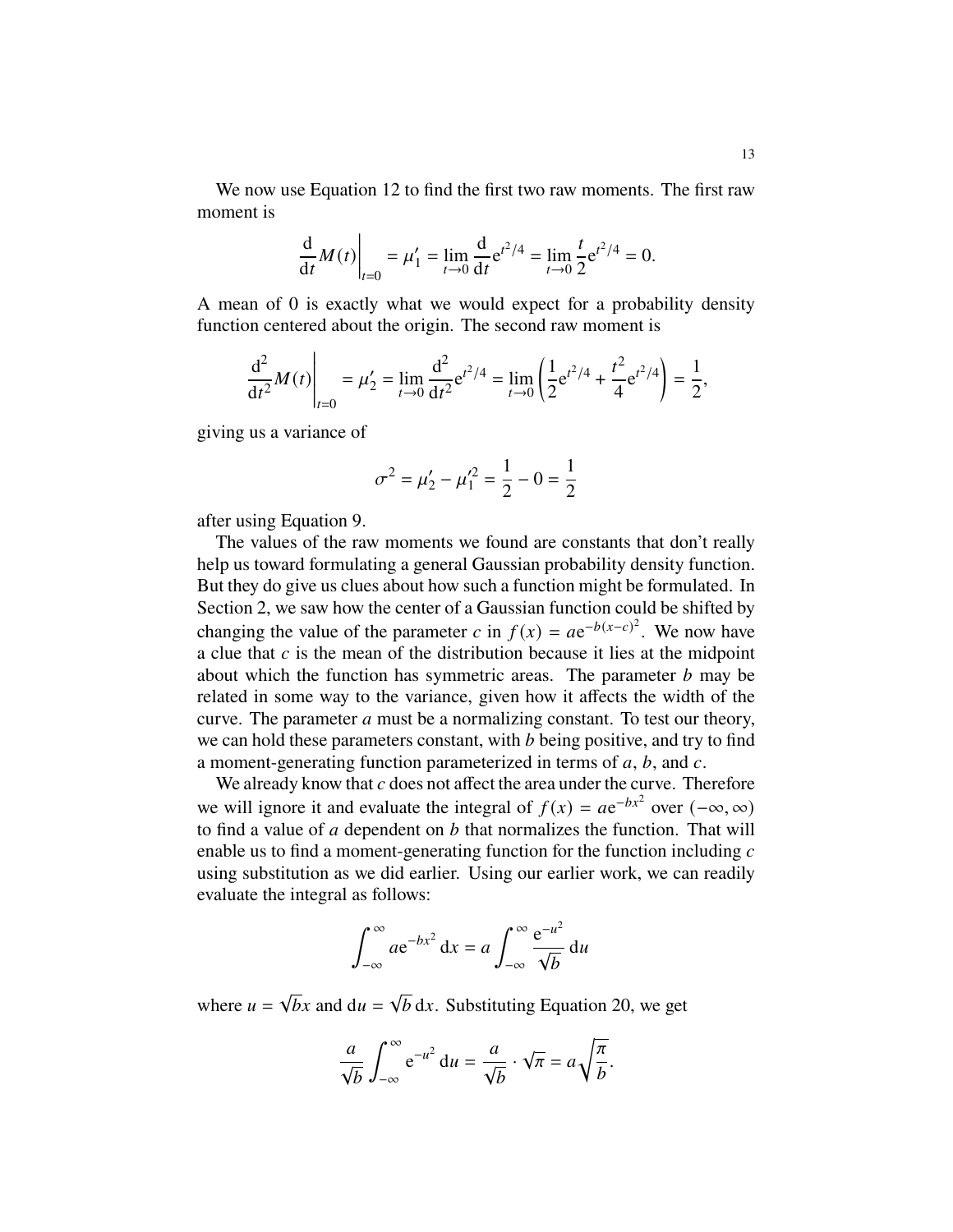Solving for  $a$  in

$$
a\sqrt{\frac{\pi}{b}}=1
$$

to normalize the function leaves us with

$$
a = \sqrt{\frac{b}{\pi}}.\tag{22}
$$

Now we can use  $f(x) = \sqrt{\frac{b}{\pi}}$  $\frac{b}{\pi}e^{-b(x-c)^2}$  as a probability density function and find its moment-generating function. Starting with

$$
M(t) = \int_{-\infty}^{\infty} e^{tx} \cdot \sqrt{\frac{b}{\pi}} e^{-b(x-c)^2} dx; \n= \sqrt{\frac{b}{\pi}} \int_{-\infty}^{\infty} e^{tx} e^{-b(x-c)^2} dx; \n= \sqrt{\frac{b}{\pi}} \int_{-\infty}^{\infty} e^{-(bx^2 - (2bc+t)x + bc^2)} dx; \n= \sqrt{\frac{b}{\pi}} \int_{-\infty}^{\infty} e^{-(bx^2 - (2bc+t)x + bc^2)} dx \cdot \frac{e^{-(ct+t^2/4b)}}{e^{-(ct+t^2/4b)}}; \n= e^{ct+t^2/4b} \sqrt{\frac{b}{\pi}} \int_{-\infty}^{\infty} e^{-(bx^2 - (2bc+t)x + bc^2 + ct+t^2/4b)} dx; \n= e^{ct+t^2/4b} \sqrt{\frac{b}{\pi}} \int_{-\infty}^{\infty} e^{-\left(bx^2 - (2bc+t)x + \left(\frac{bc+t/2}{\sqrt{b}}\right)^2\right)} dx; \n= e^{ct+t^2/4b} \sqrt{\frac{b}{\pi}} \int_{-\infty}^{\infty} e^{-\left(\sqrt{b}x - \left(\frac{bc+t/2}{\sqrt{b}}\right)\right)^2} dx;
$$

we can substitute  $u =$ √  $\overline{b}x - \left(\frac{bc+t/2}{\sqrt{b}}\right)$ ) and du = √  $\overline{b}$  dx to get

$$
M(t) = e^{ct+t^2/4b} \sqrt{\frac{b}{\pi}} \int_{-\infty}^{\infty} \frac{e^{-u^2}}{\sqrt{b}} du;
$$
  
=  $e^{ct+t^2/4b} \sqrt{\frac{b}{\pi}} \cdot \sqrt{\frac{\pi}{b}} = e^{ct+t^2/4b}.$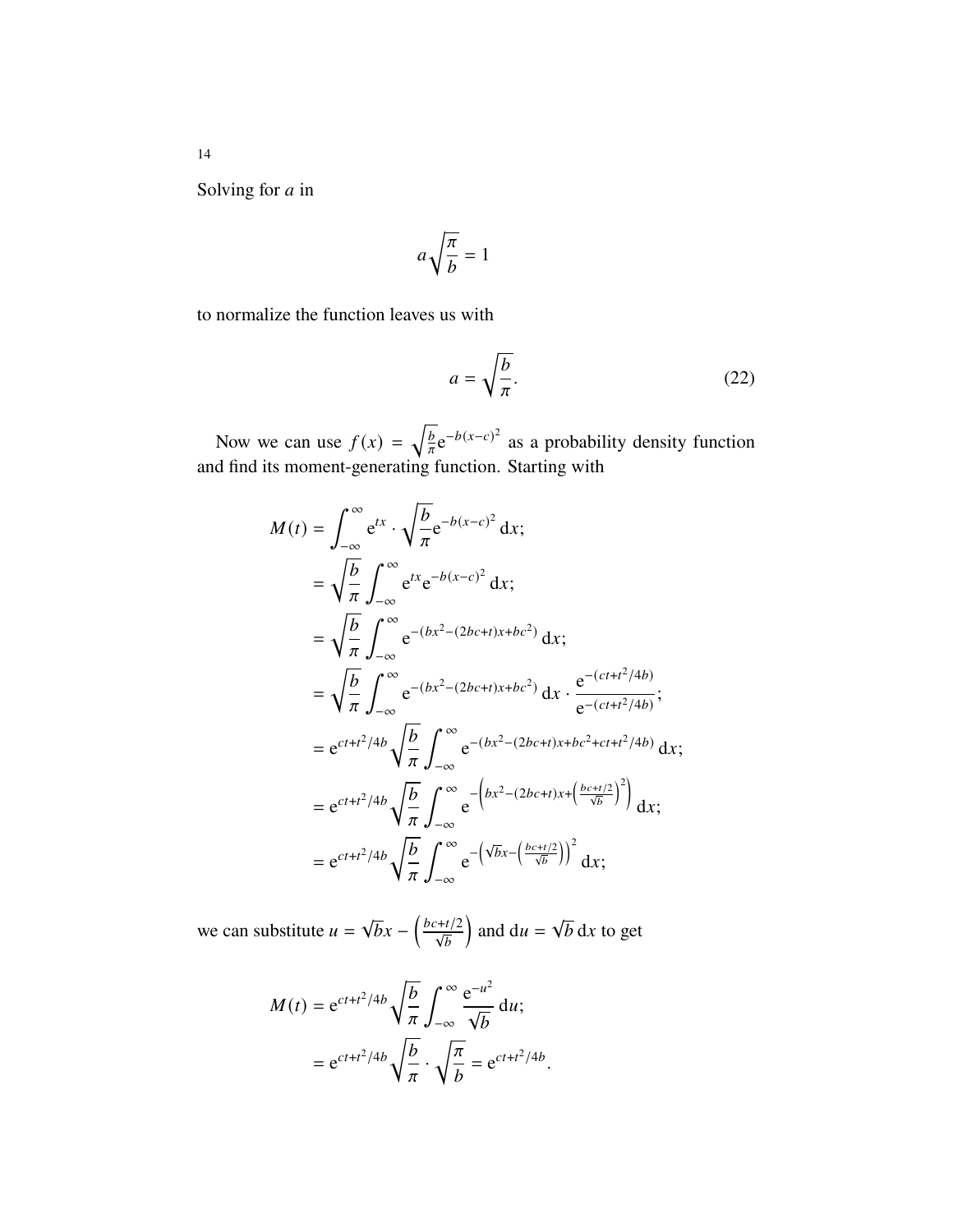The first moment is

$$
\frac{d}{dt}M(t)\Big|_{t=0} = \mu = \lim_{t \to 0} \frac{d}{dt} e^{ct + t^2/4b};
$$

$$
= \lim_{t \to 0} \left( (c + \frac{t}{2b}) \cdot e^{ct + t^2/4b} \right);
$$

$$
= c.
$$

As we suspected,  $c$  is equal to the mean,  $\mu$ . The second moment is

$$
\frac{d^2}{dt^2}M(t)\Big|_{t=0} = \lim_{t\to 0} \frac{d^2}{dt^2}e^{ct+t^2/4b};
$$
\n
$$
= \lim_{t\to 0} \frac{d}{dt}\left((c+\frac{t}{2b})\cdot e^{ct+t^2/4b}\right);
$$
\n
$$
= \lim_{t\to 0} \frac{d}{dt}(ce^{ct+t^2/4b}) + \lim_{t\to 0} \frac{d}{dt}\left(\frac{t}{2b}e^{ct+t^2/4b}\right);
$$
\n
$$
= \lim_{t\to 0} \left(c(c+\frac{t}{2b})\cdot e^{ct+t^2/4b}\right) + \lim_{t\to 0} \left(\frac{e^{ct+t^2/4b}}{2b} + \left(\frac{t}{2b}(c+\frac{t}{2b})\cdot e^{ct+t^2/4b}\right)\right);
$$
\n
$$
= c^2 + \frac{1}{2b}.
$$

We can now find the variance using Equation 9 as

$$
\sigma^2 = \mu'_2 - \mu^2 = \mu'_2 - c^2;
$$
  
=  $c^2 + \frac{1}{2b} - c^2;$   
=  $\frac{1}{2b}.$ 

Solving for  $b$  in terms of  $\sigma$  produces

$$
b=\frac{1}{2\sigma^2}.
$$

Substituting this value into Equation 22 gives us

$$
a=\frac{1}{\sigma\sqrt{2\pi}}.
$$

Replacing a, b, and c in  $f(x) = ae^{-b(x-c)^2}$  with their parameterized values produces the probability density function for what is known as the Gaussian or normal distribution,

$$
f(x) = \frac{1}{\sigma\sqrt{2\pi}} e^{-\frac{(x-\mu)^2}{2\sigma^2}}.
$$
 (23)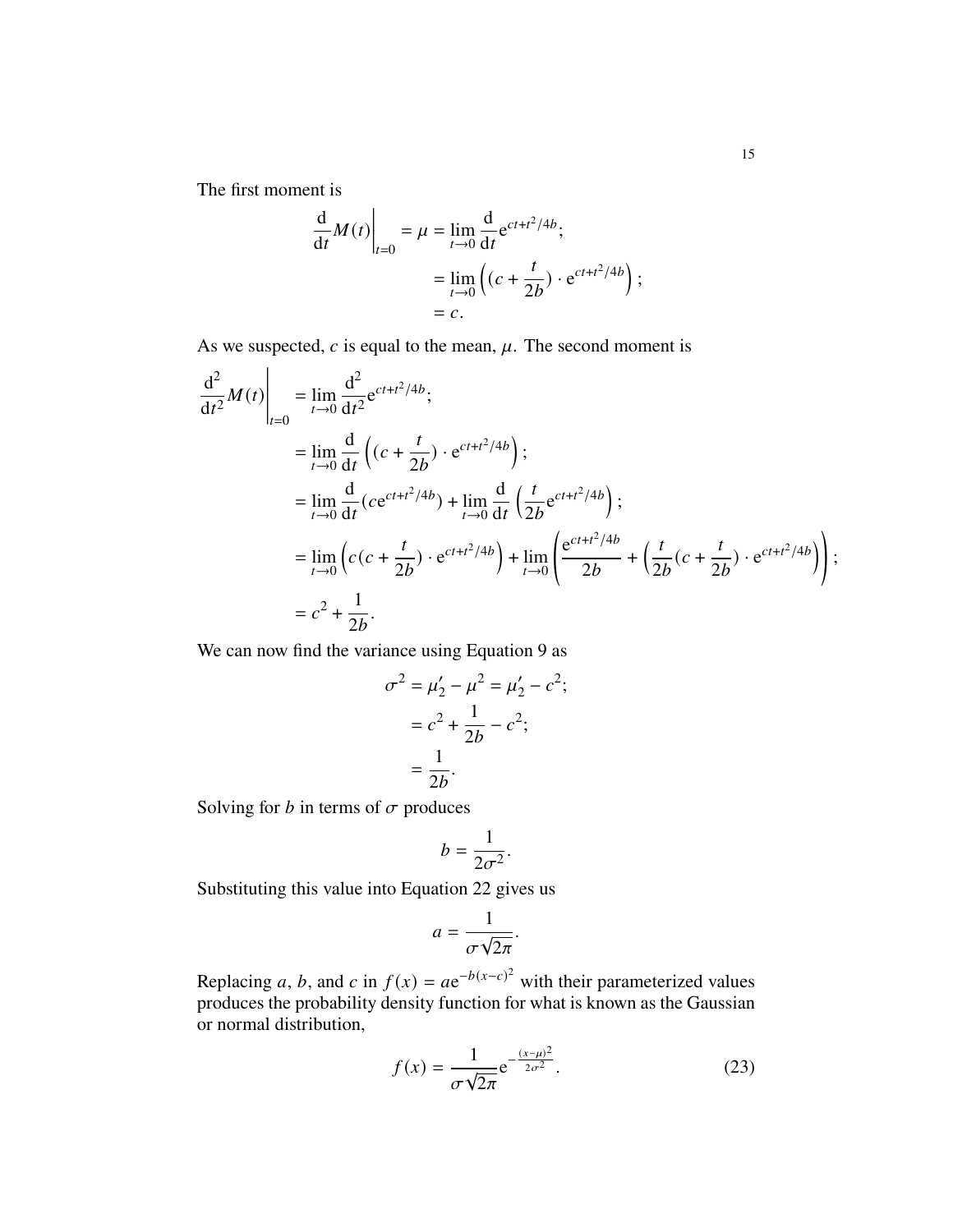Notice how Equation 23 is dependent on the mean,  $\mu$ , and the standard deviation,  $\sigma$ . As mentioned previously, changing  $\mu$  just moves the center of the distribution left or right. But  $\sigma$  controls both the width and the height of the distribution. When the distribution widens, it gets shorter. When the distribution narrows, it gets taller. The role of  $\sigma$  is to constrain the area under the curve to remain constant independent of the value of  $\sigma$ . Therefore, the Gaussian probability density function represents a family of functions of unit area.

When  $\mu = 0$  and  $\sigma = 1$ , the distribution corresponding to the probability density function is called the *standard normal distribution*,

$$
f(x) = \frac{1}{\sqrt{2\pi}} e^{-\frac{x^2}{2}}.
$$
 (24)

The standard normal distribution's probability density function is used primarily as a reference function for numerically integrating probabilities that can be scaled to calculate probabilities for other normal distributions based on the value of  $\sigma$ . The probability within *n* standard deviations of the mean is the same for all normal distributions regardless of the value of  $\sigma$ . Therefore, calculating probabilities for the standard normal distribution allows you to determine them for any normal distribution as long as you express your ranges in relative terms of standard deviations from the mean instead of using absolute numbers.

### 5. Commentary

The Gaussian probability density function is usually presented as a formula to be used, but not ncessarily understood. Although we attempted to show a step-by-step process from which one can get from  $f(x) = e^{-x^2}$  to Equation 23, we did not explain the origin of  $f(x) = e^{-x^2}$ . Also, we cheated and chose  $-b(x - c)^2$  as an exponent instead of  $-bx^2 + cx + d$  with little explanation. At this point, it should be apparent that we needed the exponent to be in the form of a square paralleling  $-x^2$  so that we could integrate by substitution.

Ultimately, our goal was to show that the Gaussian probability density function did not sprout out of thin air fully formed. Instead, it evolved from a series of observations about the family of functions derived from  $f(x) = e^{-x^2}$ . The Gaussian integral formed the core of our exercise because we only needed to evaluate it once and were subsequently able to use it multiple times via substitution, demonstrating its utility.

The Gaussian probability distribution occurs frequently in many contexts as a result of the central limit theorem.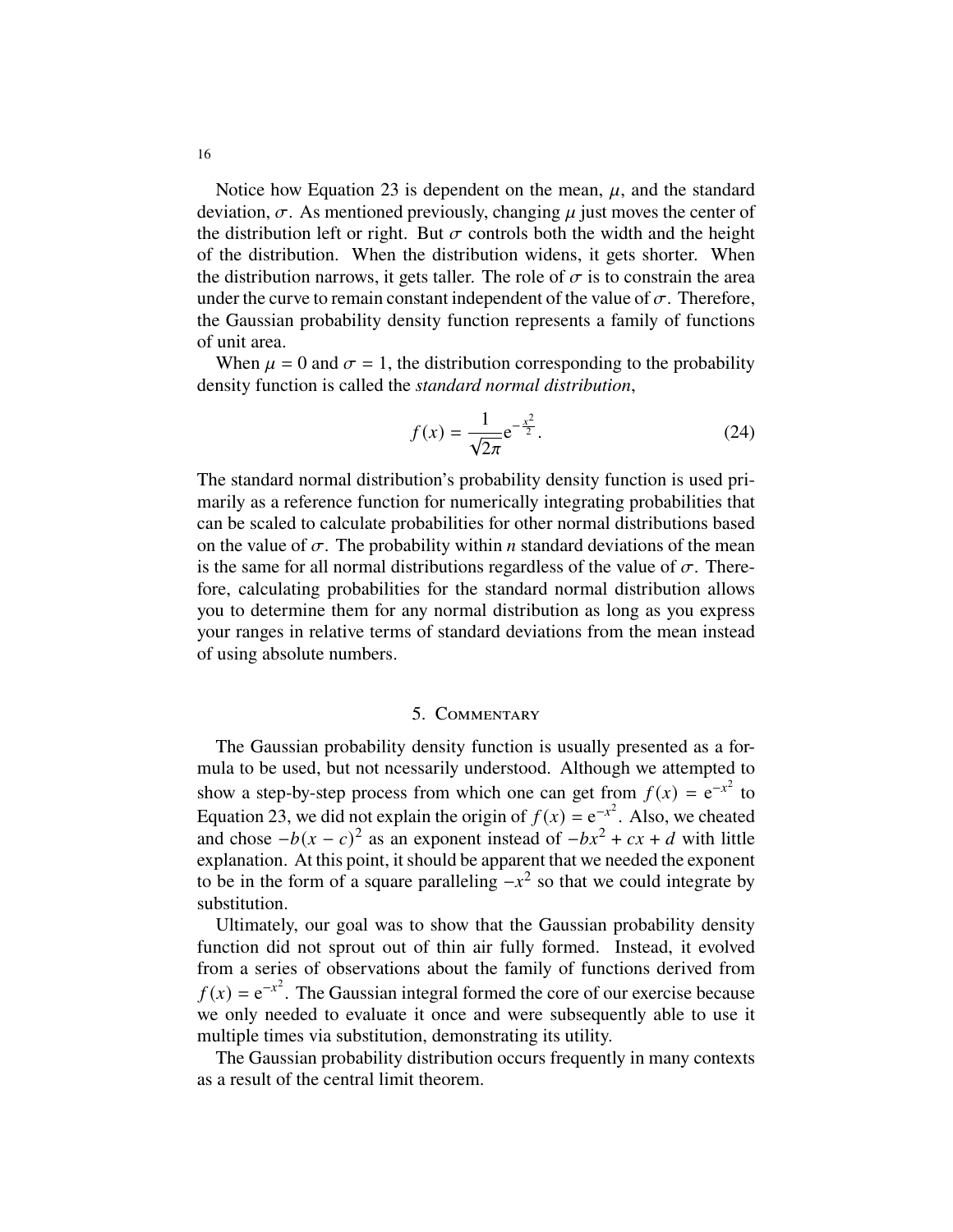**The Central Limit Theorem.** *Given a random sample*  $X_1, X_2, \ldots, X_N$  *of independent and identically distributed random variables from a distribution* with finite mean  $\mu$  and finite variance  $\sigma^2$ , let

$$
D_N = \frac{\sum_{n=1}^N X_n - N\mu}{\sigma \sqrt{N}} = \frac{\sqrt{N}}{\sigma} (\bar{X} - \mu) \quad \text{where} \quad \bar{X} = \frac{1}{N} \sum_{n=1}^N X_n.
$$

*Then*

$$
\lim_{N \to \infty} P(D_N \le d) = \int_{-\infty}^d \frac{1}{\sqrt{2\pi}} e^{-\frac{x^2}{2}} dx \quad \text{for all } d.
$$

In other words, the distribution function  $D<sub>N</sub>$  converges to the standard *normal distribution from Equation 24 as*  $N \rightarrow \infty$ *.* 

For large N—usually greater than 30—one can pretend that  $\bar{X}$  is distributed according to the normal distribution when calculating probabilities such as  $P(a \le \overline{X} \le b)$ . This should not be done recklessly, but does work in many situations. We will not prove the central limit theorem, but familiarity with it goes a long way to understanding why it is so common for textbooks to assume a Gaussian distribution in various contexts.

As a final comment, we explored Gaussian functions and the Gaussian probability distribution function in one dimension. The functions can can be extended to multiple dimensions, where analysis becomes considerably more complicated than what we have explored.

### 6. Addendum

For completeness, we have decided to demonstrate how to evaluate the integral of  $f(x) = ae^{-bx^2+cx+d}$  over the real numbers and summarize the integrals we covered in this paper for easy reference.

6.1. **General Gaussian Integral.** After evaluating the integral of the exponential function of a general concave quadratic function, it should be possible to evaluate the integral of any Gaussian function by simple parameter substitution. As before, the integral will depend on already having arrived at the result of Equation 20 and completing the square to allow integration by